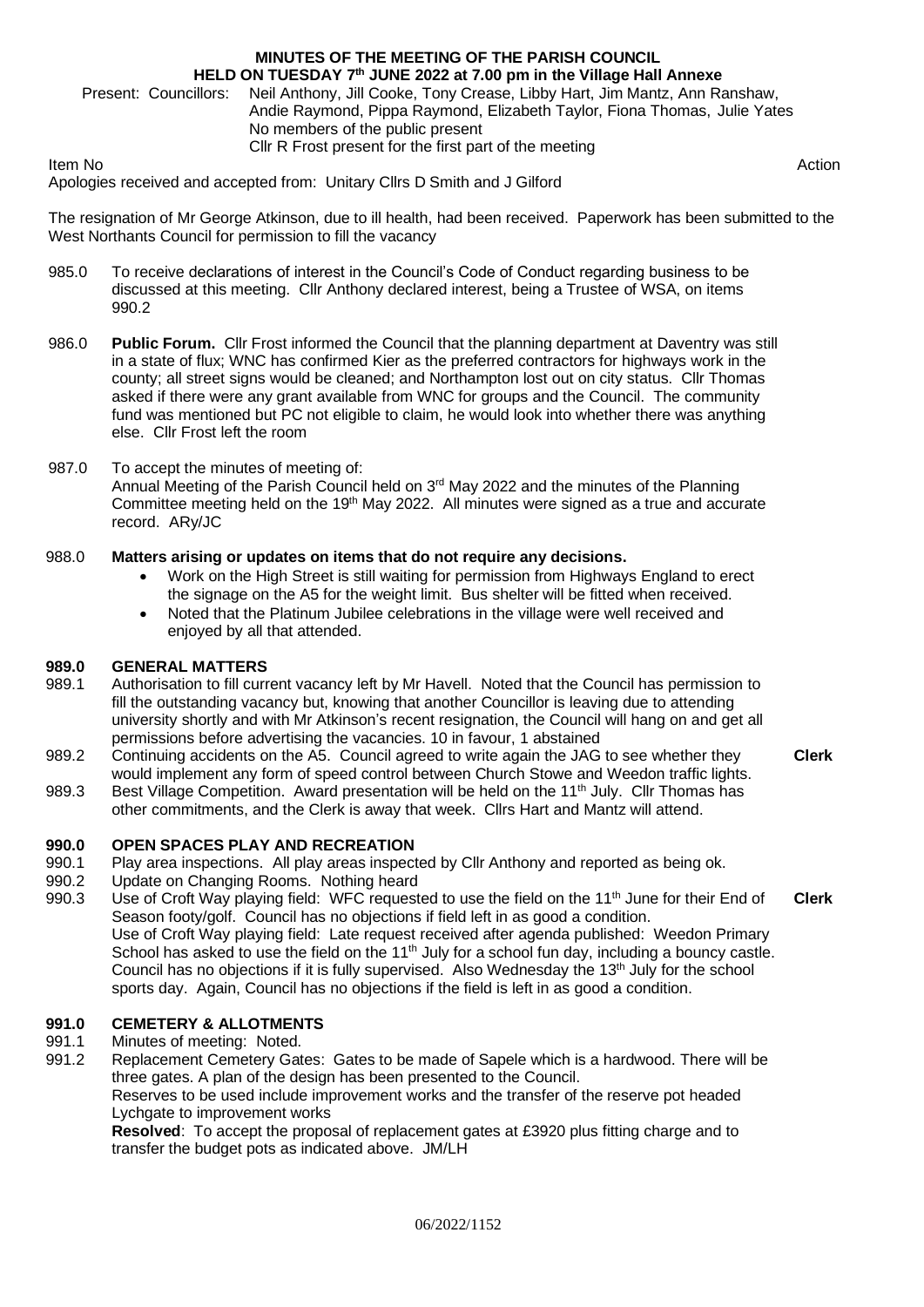### **992.0 INFRASTRUCTURE GROUP**

992.1 Relocation of bin: A request from a resident to relocate the small bin on the telegraph pole in Queen Street. Council will remove this bin and dispose of - no replacement. The dog bin on the bends in Queen Street will also be removed and disposed of and replaced with a larger litter bin which takes dog mess. As there is a bin without charge for emptying, a litter bin will be added on the verge by the dog bin in High Street, by the canal steps (Crosse Close) **Resolved**: To purchase two litter bins and dispose of one dog bin and one small open litter bin. NA/JM

### **993.0 FINANCE & GENERAL PURPOSE**

993.1 To report the financial figures for May 2022, including income. There were no comments received. I

| ncome: Precept    |   | £69,287.50                                           |  |
|-------------------|---|------------------------------------------------------|--|
| Interest          | £ | .89                                                  |  |
| <b>Newsletter</b> | E | 50.00                                                |  |
| Cemetery          | £ | 270.00                                               |  |
| Allotment         |   | 28.99                                                |  |
|                   |   | £69,637,38                                           |  |
|                   |   | unt in Bank accounts as of 31 <sup>st</sup> May 2022 |  |

Total amou Unity – current account £109,656.49 Lloyds – current account  $£ 84,058.62$ **Total £193,715.11** of which £54,604.42 is earmarked for ongoing projects

- 993.2 HSBC. Confirmed the account has now been closed and the money £21,747.28 has been transferred to the Unity account.
- 993.3 Internal Audit report: Audit carried out on the 11<sup>th</sup> May by John Marshall from Northants CALC Audit team. Paperwork requested was provided and all in order. Two points identified to be presented to the Council:

Chairman's allowance – to ensure that Councillors are aware that this sum is liable to tax if there is no account of how the money has been spent.

Council could consider obtaining a credit or debit card on the account as Financial Regulations now allow for this so that the Clerk does not use own funds. Clerk is not minded having the use of a debit/credit card and is happy to continue to purchase and reclaim. Should this change, the Council can look at again.

- 
- 993.4 Grants: Noted.<br>993.5 Data Protection Data Protection Subscription:

**Resolved:** To continue paying the data protection registration with the Information Commissioner's Office. Cost £40. JM/NA

993.6 Variable and Fixed Direct Debits To confirm:

The Parish Council has two fixed Direct Debits: PWLB £5182.46 (July/January) and Salix £3750 (June/December).

The Parish Council has one variable Direct Debit: Npower/Eon Street lighting electricity. 993.7 To approve invoices for payment:

The following invoices were approved. All transactions were paid by BACS and under the General Power of Competence.

### **May payments (paid)**

| To whom paid                     | Reason                         | <b>Amount</b> |
|----------------------------------|--------------------------------|---------------|
| Alpha Services                   | Toilets for Picnic in the Park | 180.00        |
| <b>Riverside Court</b>           | Donation for Jubilee           | 100.00        |
| Navigation Way                   | Donation for Jubilee           | 100.00        |
| <b>Cavalry Fields</b>            | Donation for Jubilee           | 100.00        |
| <b>Weedon Bec Primary School</b> | Donation for Jubilee           | 100.00        |
| Weedon Cub Scout Group           | Donation for Jubilee           | 100.00        |
|                                  | Sub total                      | 680.00        |

| To whom paid            | Reason                                            | <b>Amount</b> |
|-------------------------|---------------------------------------------------|---------------|
| Amber Screen            | Sign for pocket park                              | 24.00         |
| Pure Clean              | Bus shelter cleaning                              | 54.00         |
| M Davies                | Salary litter picker                              | 380.33        |
| S Halkett               | Salary                                            | 1543.31       |
| <b>HMRC</b>             | <b>PAYE</b>                                       | 502.34        |
| <b>Local Government</b> | Pension payments                                  | 634.69        |
| <b>Pension Scheme</b>   |                                                   |               |
| S Halkett               | Office rent £37.50, padlocks £8.69, toner £23.39, | 245.94        |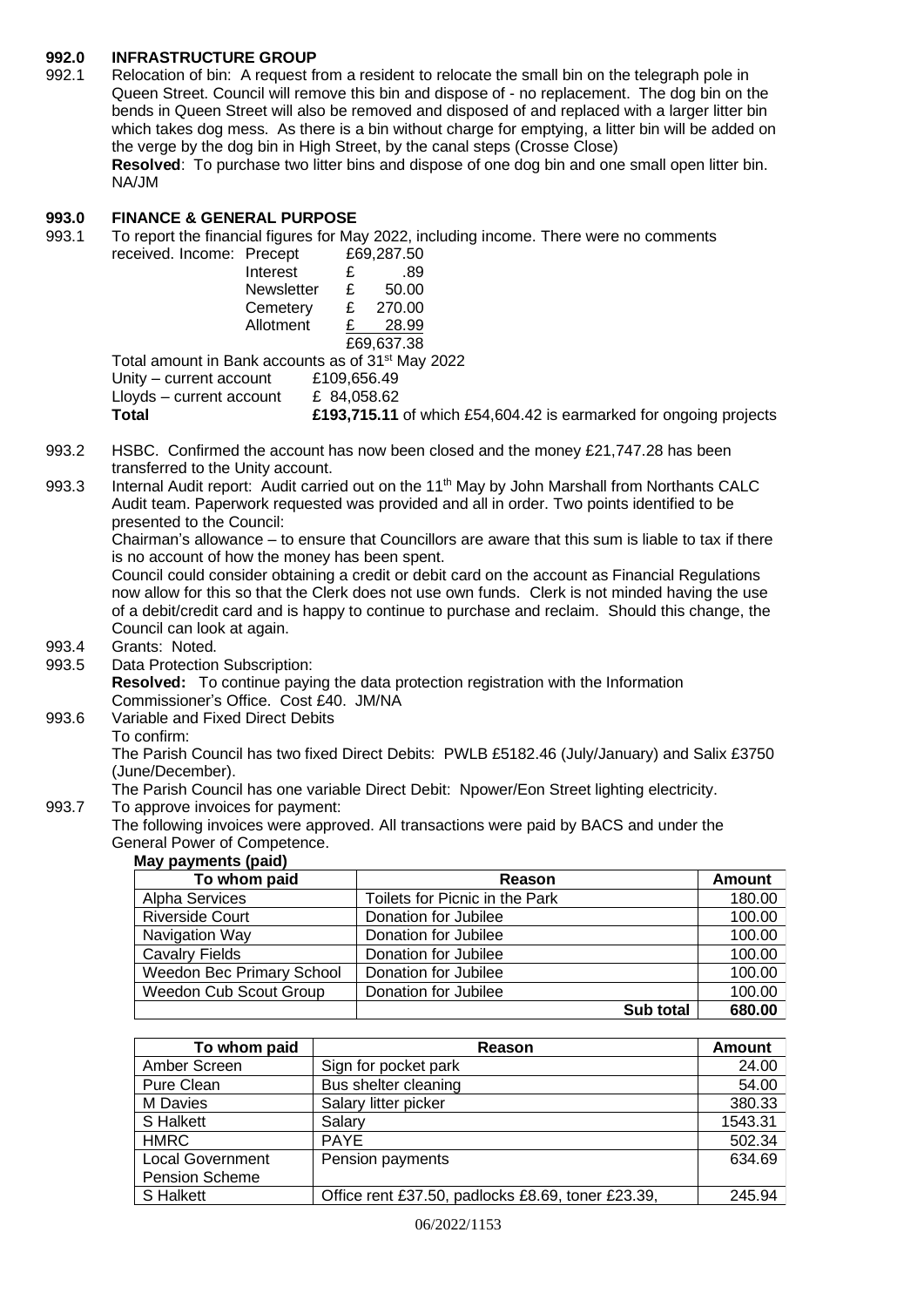|                         | weedkiller £8.51, bunting £164.85                              |          |
|-------------------------|----------------------------------------------------------------|----------|
| D Hayes                 | Cemetery grass cutting                                         | 617.00   |
| Knotweed company        | Weed spraying                                                  | 900.00   |
| Wicksteed               | Installation of safety surfacing under swings Jubilee<br>Field | 2421.60  |
| Design to print         | Weedon News £285.00, Jubilee booklet £290,                     | 868.00   |
|                         | Annual report £293                                             |          |
| J Adams                 | Layout for Annual Report                                       | 100.00   |
| <b>Conscious Carver</b> | Wood carving for green burial site                             | 450.00   |
| <b>ICO</b>              | Data protection registration (if agreed)                       | 40.00    |
| <b>Yates Landscapes</b> | Grass cutting £1400/maintenance work £1428                     | 2868.00  |
| J Wilshire              | Maintenance work (telephone box/orchard/planters)              | 450.98   |
| N Anthony               | Battery charger for VAS                                        | 20.99    |
|                         | <b>Agendered amount</b>                                        | 12121.18 |

|              | Considered and agreed at this meeting and/or late invoice received |           |
|--------------|--------------------------------------------------------------------|-----------|
| M Freeman    | Playing fields grass cutting                                       | 640.00    |
| S Watts      | Cemetery maintenance/grass cutting                                 | 1027.17   |
| <b>SALIX</b> | Street light loan repayment                                        | 3750.00   |
|              | <b>Agreed at meeting</b>                                           | 5417.17   |
|              | <b>Monthly total</b>                                               | 18,218.35 |

## **994.0 CORRESPONDENCE RECEIVED**

|               | <b>WNC</b>   | Update on High Street work. 988        |
|---------------|--------------|----------------------------------------|
| $\mathcal{P}$ | <b>WNC</b>   | Co-option permission. 989.1            |
| 3             | <b>ACRE</b>  | Best Village Competition. 989.3        |
| 4             | <b>HSBC</b>  | Account closure. 993.2                 |
| -5            | <b>NCALC</b> | Audit report. 993.3                    |
| 6             | ICO          | Data protection registration. 993.5    |
| 7             | <b>WFC</b>   | Request for use of Croft Way PF. 990.3 |
|               |              |                                        |

NCALC Updates

#### **CORRESPONDENCE RECEIVED AFTER AGENDA PUBLISHED**

Weedon Primary School request to use Croft Way playing field for two events. Dealt with under 990.3 Planning application: 11 Church Street – planning meeting to be held on 16<sup>th</sup> June in the Chapter House

Cllr A Raymond asked for a thank you letter to be sent to the litter picker as over the Jubilee Weekend he had been out and about at 5am. Clerk to send

#### **ITEMS FOR INCLUSION ON NEXT AGENDA.**

Croft Way Management Agreement plus payment Queen's Green Canopy tree planting

#### **DATE OF NEXT MEETINGS 5 th July, 2 nd August, 6th September, 4th October, 1st November, 6th December**

Meeting closed at 7.40 pm

| iviay-22             | <u>Weedon bec Pansh Council. Financial 202</u> |                                |                          |
|----------------------|------------------------------------------------|--------------------------------|--------------------------|
| <b>Receipts</b>      | Apr                                            | <b>Monthly receipts</b><br>May | <b>Total</b><br>receipts |
| Precept              | 69,287.50                                      |                                | 69,287.50                |
| <b>CIL</b>           |                                                |                                | 0.00                     |
| <b>Bank Interest</b> | 0.89                                           |                                | 0.89                     |
| Grants               |                                                |                                | 0.00                     |
| VAT refund           |                                                |                                | 0.00                     |
| Newsletter           | 50.00                                          |                                | 50.00                    |
| Wayleave             |                                                |                                | 0.00                     |
|                      |                                                |                                |                          |

| $May-22$ | <b>Weedon Bec Parish Council: Financial 2022/23</b> |  |
|----------|-----------------------------------------------------|--|
|          |                                                     |  |

| <b>Monthly receipts</b> |     | <b>Total</b> |
|-------------------------|-----|--------------|
| Apr                     | May | receipts     |
| 69,287.50               |     | 69,287.50    |
|                         |     | 0.00         |
| 0.89                    |     | 0.89         |
|                         |     | 0.00         |
|                         |     | 0.00         |
| 50.00                   |     | 50.00        |
|                         |     | 0.00         |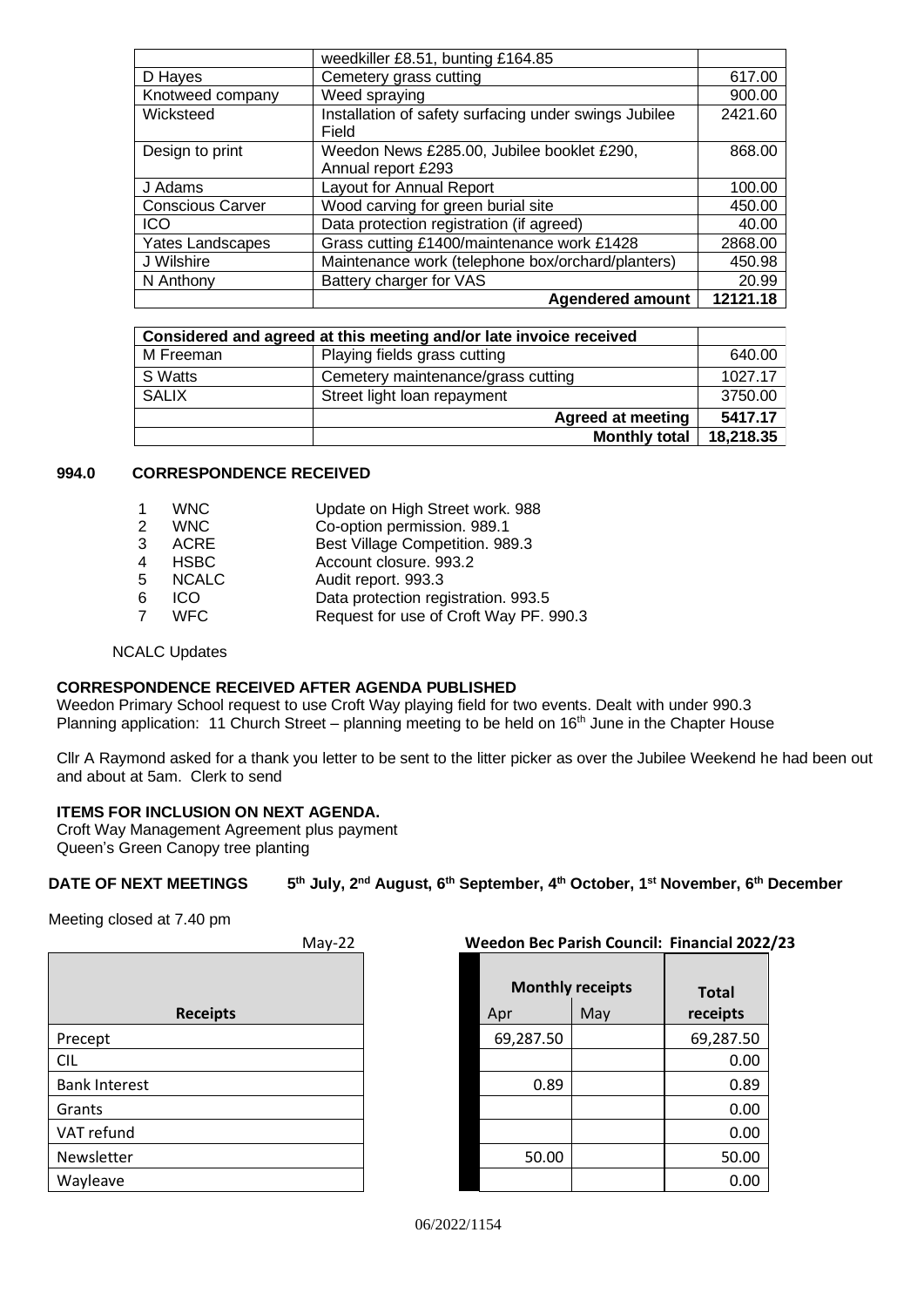| <b>Grass Cutting</b> |              |           |      | 0.00      |
|----------------------|--------------|-----------|------|-----------|
| Cemetery fees        |              | 270.00    |      | 270.00    |
| Allotment rents      |              | 28.99     |      | 28.99     |
| Other                |              |           |      | 0.00      |
|                      | <b>Total</b> | 69,637.38 | 0.00 | 69,637.38 |

|                                                            |                                | <b>Monthly payments</b> |          |              |
|------------------------------------------------------------|--------------------------------|-------------------------|----------|--------------|
|                                                            | <b>Annual</b><br><b>Budget</b> |                         | May      | <b>Total</b> |
| <b>Payments</b><br>F&GP                                    |                                | Apr                     |          | payments     |
| Clerk's Salary incl tax/NI/pension                         | 24,500.00                      | 1,989.62                | 1,989.62 | 3,979.24     |
| Clerk Office Rent                                          | 450.00                         | 37.50                   | 37.50    | 75.00        |
| Litter Picker Salary                                       | 4,500.00                       | 365.47                  | 380.33   | 745.80       |
| Employer's Nat Insurance contributions                     | 2,100.00                       | 185.36                  | 185.36   | 370.72       |
| <b>Employers Pension Contribution</b>                      | 6,500.00                       | 505.36                  | 505.36   | 1,010.72     |
| Chairman Allowance                                         | 200.00                         |                         |          | 0.00         |
| Subscriptions                                              | 1,500.00                       |                         | 40.00    | 40.00        |
| Insurance                                                  | 1,200.00                       | 1173.96                 |          | 1,173.96     |
| Stationery                                                 | 500.00                         |                         | 26.39    | 26.39        |
| Telephone                                                  | 700.00                         | 199.51                  |          | 199.51       |
| Audit                                                      | 1,000.00                       |                         |          | 0.00         |
| <b>Bank charges</b>                                        | 125.00                         |                         |          | 0.00         |
| Section 137                                                | 0.00                           |                         |          | 0.00         |
| Grants                                                     | 1,500.00                       | 450.00                  |          | 450.00       |
| Elections*                                                 | 0.00                           |                         |          | 0.00         |
| <b>Training</b>                                            | 400.00                         |                         |          | 0.00         |
| Meetings - rent                                            | 300.00                         |                         |          | 0.00         |
| Computer/hardware/website/online                           |                                |                         |          |              |
| accounts/meetings*                                         | 1,000.00                       | 89.05                   |          | 89.05        |
| Legal advice*                                              | 0.00                           |                         |          | 0.00         |
| contingency                                                | 500.00                         |                         |          | 0.00         |
| PWLB (loan)                                                | 10,365.00                      |                         |          | 0.00         |
| Salix (loan)                                               | 7,500.00                       |                         | 3,750.00 | 3,750.00     |
| Village Fete                                               | 750.00                         | 750.00                  |          | 750.00       |
| Platinum Jubilee                                           | 3,000.00                       | 1,446.78                | 1,104.85 | 2,551.63     |
| Handyman/Misc Maintenance                                  | 3,000.00                       |                         | 420.98   | 420.98       |
| <b>Total Finance &amp; General Purpose</b>                 | 71,590.00                      | 7,192.61                | 8,440.39 | 15,633.00    |
| <b>MEDIA</b>                                               | 2,000.00                       |                         | 285.00   | 285.00       |
| Newsletter                                                 | 300.00                         |                         |          | 0.00         |
| Publicity leaflets/Walks booklets                          | 450.00                         |                         | 393.00   | 393.00       |
| Annual Parish Report                                       | 400.00                         |                         |          | 0.00         |
| Survey monkey (online questionnaire)<br>Information boards | 300.00                         |                         |          | 0.00         |
|                                                            | 100.00                         |                         |          | 0.00         |
| Regular events, BVC/Xmas tree festival                     | 100.00                         |                         |          | 0.00         |
| Contingency                                                |                                | 0.00                    |          | 678.00       |
| <b>Total Media</b><br><b>INFRASTRUCTURE</b>                | 3,650.00                       |                         | 678.00   |              |
|                                                            |                                |                         |          |              |
| Street light - supply/maintenance                          | 2,500.00                       |                         |          | 0.00         |

06/2022/1155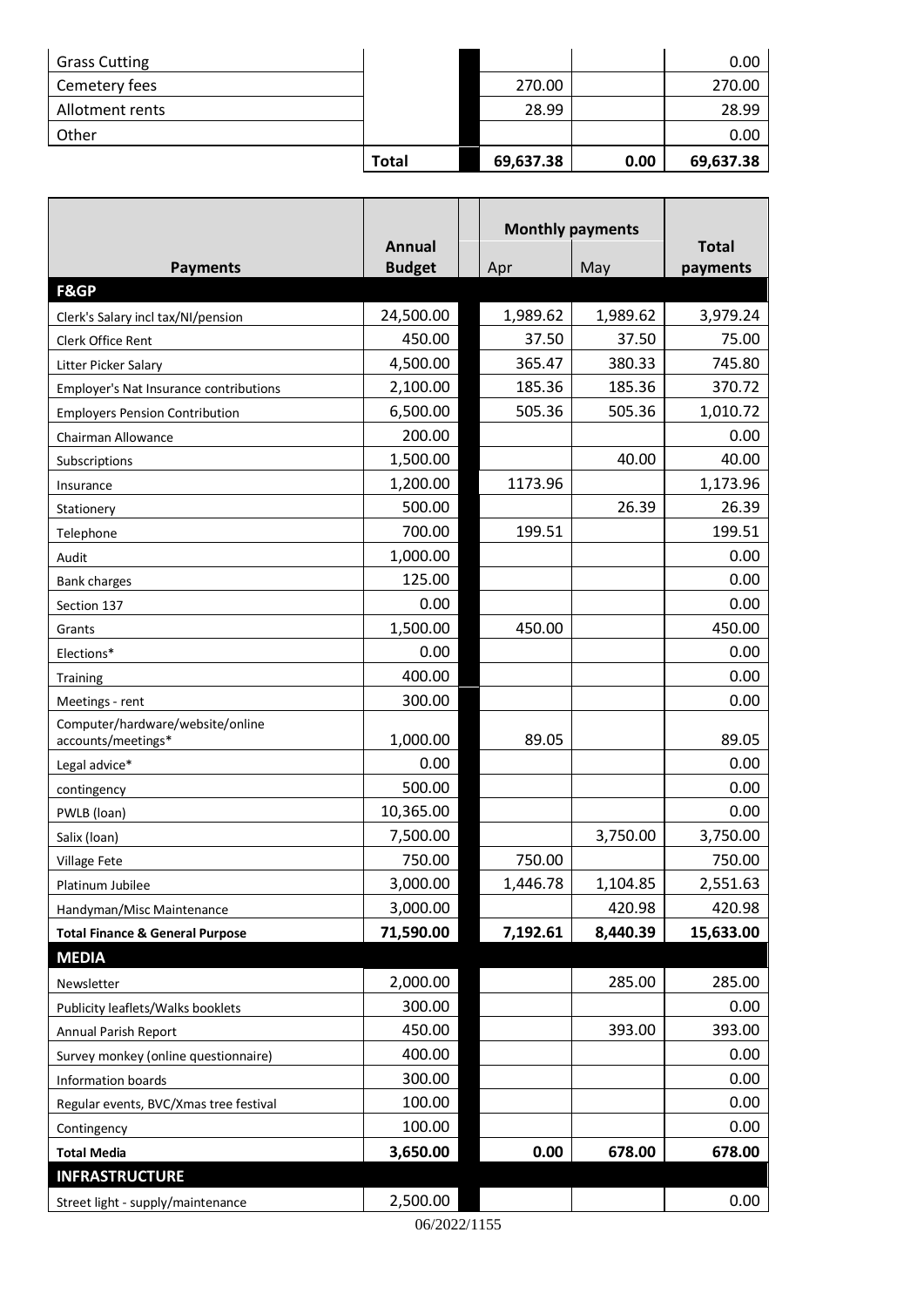| Street light maintenance/replacement * | 2,900.00     |           |                       | 0.00      |
|----------------------------------------|--------------|-----------|-----------------------|-----------|
| Tree inspections/surgery*              | 2,500.00     |           |                       | 0.00      |
| New Bins/seats/signs/boards            | 500.00       | 223.60    |                       | 223.60    |
| Highways general maintenance           | 2,500.00     |           | 750.00                | 750.00    |
| Bus Shelters new and maintenance       | 1,000.00     | 54.00     | 54.00                 | 108.00    |
| Vehicle Activate Sign (VAS)            | 3,000.00     |           |                       | 0.00      |
| Contingency                            | 500.00       |           | 20.99                 | 20.99     |
| <b>Total Infrastructure</b>            | 15,400.00    | 277.60    | 824.99                | 1,102.59  |
| <b>OSPR</b>                            |              |           |                       |           |
| <b>Grass Cutting Verges</b>            | 9,600.00     | 1,800.00  | 1,200.00              | 3,000.00  |
| <b>Grass Cutting Playing fields</b>    | 3,600.00     | 800.00    | 640.00                | 1,440.00  |
| Maintenance General                    | 1,000.00     |           |                       | 0.00      |
| Maintenance Contract (Verges/Highways) | 5,380.00     | 830.00    | 1,000.00              | 1,830.00  |
| Maintenance Contract (playing fields)  | 960.00       | 120.00    | 190.00                | 310.00    |
| Inspections                            | 1,800.00     | 258.00    |                       | 258.00    |
| Rent                                   | 800.00       |           |                       | 0.00      |
| Play equipment maintenance*            | 2,000.00     | 732.00    | 2,018.00              | 2,750.00  |
| contingency                            | 200.00       |           | 8.69                  | 8.69      |
| Jubilee Field car park re-development* | 4,500.00     |           |                       | 0.00      |
| Pitch maintenance (SE conditions)*     | 1,000.00     |           |                       | 0.00      |
| Pocket Park*                           | 500.00       |           | 20.00                 | 20.00     |
| Community Orchard*                     | 500.00       |           | 30.00                 | 30.00     |
| Croft Way footpath*                    | 500.00       |           |                       | 0.00      |
|                                        |              |           |                       | 0.00      |
| Playing field development*             | 12,000.00    |           |                       |           |
| <b>Total Open Spaces</b>               | 44,340.00    | 4,540.00  | 5,106.69              | 9,646.69  |
| <b>CEMETERY</b>                        |              |           |                       |           |
| <b>Hedge Cutting</b>                   | 160.00       |           | 80.00                 | 80.00     |
| <b>Grass Cutting</b>                   | 6,300.00     | 448.00    | 1,258.17              | 1,706.17  |
| Maintenance                            | 1,500.00     |           | 306.00                | 306.00    |
| Contingency                            | 200.00       |           |                       | 0.00      |
| Tree work *                            | 1,200.00     |           |                       | 0.00      |
| Mower/Equipment incl maintenance*      | 500.00       |           |                       | 0.00      |
| Lychgate/Shed*                         | 1,500.00     |           |                       | 0.00      |
| Improvement works*                     | 1,500.00     | 500.99    | 450.00                | 950.99    |
| <b>Total Cemetery</b>                  | 12,860.00    | 948.99    | 2,094.17              | 3,043.16  |
| <b>ALLOTMENTS</b>                      |              |           |                       |           |
| Maintenance contract                   | 1,120.00     | 170.00    |                       | 170.00    |
| Rent                                   | 15.00        | 15.00     |                       | 15.00     |
| Contingency                            | 400.00       |           | 8.51                  | 8.51      |
| Improvement works*                     | 1,200.00     |           |                       | 0.00      |
| <b>Total Allotments</b>                | 2,735.00     | 185.00    | 8.51                  | 193.51    |
| <b>Total budget</b>                    | 150,575.00   |           |                       |           |
|                                        | <b>Net</b>   | 13,144.20 | 17,152.75             | 30,296.95 |
|                                        | VAT          | 934.54    | 1,065.60              | 2,000.14  |
|                                        | <b>Gross</b> | 14,078.74 | 18,218.35             | 32,297.09 |
|                                        |              |           | $13.03015$ $16.53218$ |           |

| Estimated monthly budget |  | 13,939.15 | 16,532.48 | 30,471.63 |  |
|--------------------------|--|-----------|-----------|-----------|--|
| Actual spend net         |  | 13,144.20 | 17.152.75 | 30,296.95 |  |
| 06/2022/1156             |  |           |           |           |  |